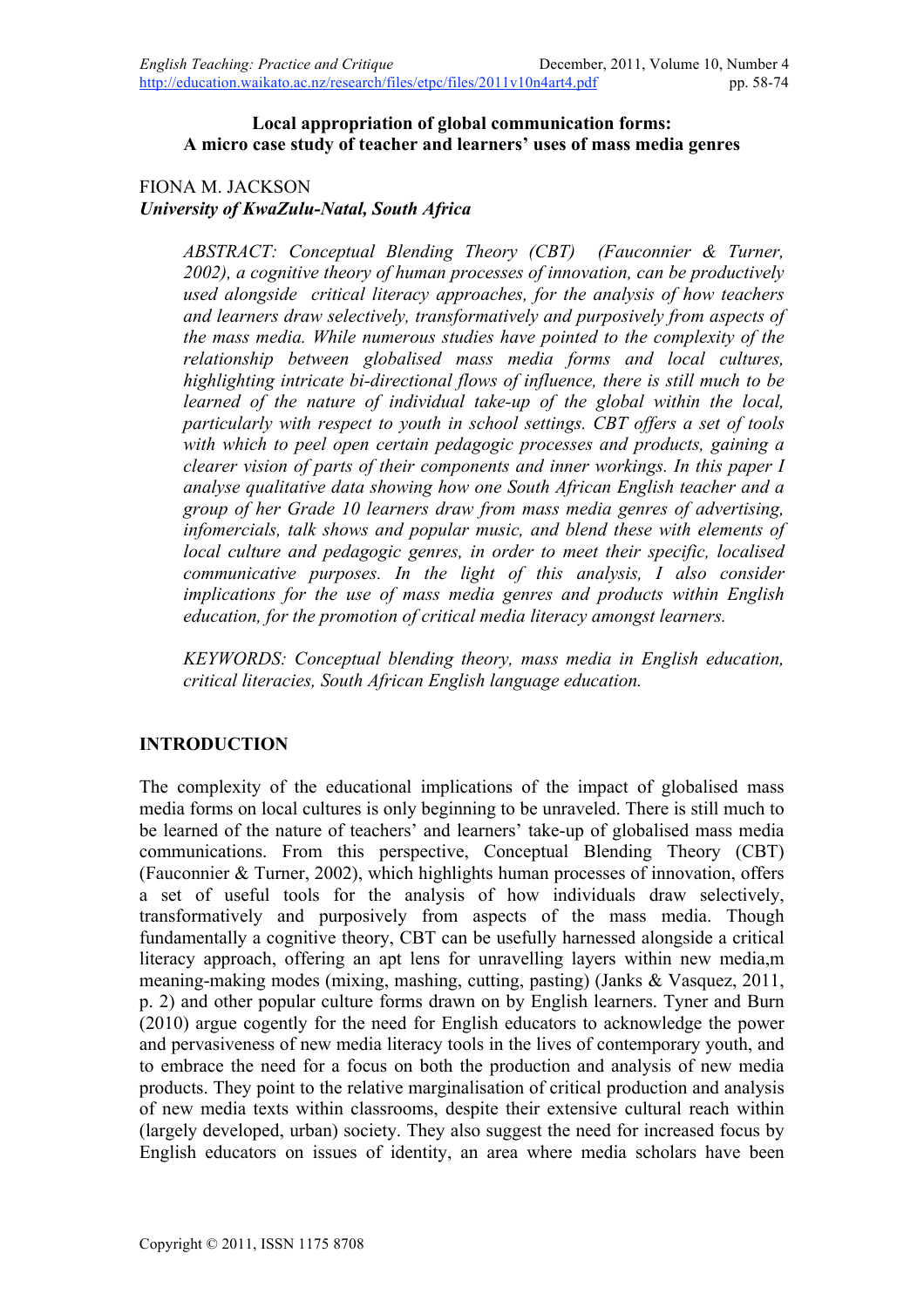highlighting complexities of relationships between consumption of global and local messages for some time (for example, Servaes & Lie, 2003).

In this paper, I analyse qualitative data showing how one teacher and a group of her learners draw from mass media genres of advertising, infomercials, talk shows and popular music, and blend these with elements of local culture and pedagogic genres, in order to meet their specific, localised communicative purposes. In the light of this analysis, I also consider implications for the use of mass media genres and products within English education, for the promotion of critical media literacy amongst learners.

## **THEORETICAL CONTEXTUALISATION**

The seductive power of new media offerings can be viewed with concern by English educators, worried that their learners will be rendered increasingly semi-literate and de-cultured, through reduced reading practices and extensive engagement with inferior products of popular global culture. Viewed from transformationalist perspectives of media theory, however, current changes in cultures can be seen as the latest in persistent historical patterns of change, while also collectively amounting to something new. Innovations derive from, amongst other features, the strengths of cultures in both homogeneity and diversity, along with a fresh focus, which locates the arena of globalisation within the local (Servaes  $\&$  Lie, 2003). Thus, contemporary cultural exchanges form only the latest in a long line of encounters and can be seen as simply effecting further hybridisation of already hybridised cultures (Want, 2002, cited in Servaes & Lie, 2003).

The recognition of such complexities has led to an increased research focus upon community and audience agencies. Such work has explored interactions across cultures and peripheries "talking back" to centres. It has picked up in new ways upon the established idea that culture and identity are "an evolving process, positioning the individual and the community as active participants in the consumption of information and appropriation of communication" (Andersen, 1983, cited in Servaes & Lie, 2003, p. 13). Servaes and Lie have foregrounded the "exchange of meaning" taking place in the local consumption of global messages and a view of identities as fragmented, comprised of multiple mediated pieces drawn from many levels ranging from global to local sources. Strelitz conceptualises these processes occurring through "spaces of interaction", facilitating the building of local identities using concrete and symbolic resources from diverse origins (2004).

A range of conceptual lenses have been deployed in efforts to understand mixing in cultures: contact zones, processes of deterritorialisation and reterritorialisation, hybridity, transculturation and creolisation. Within South Africa, scholarly attention on the creolisation of cultures has till recently been largely ignored, with the prior focus fixed upon separation, stratification, difference and distinctiveness (Strelitz, 2004). However, there is increasing recognition of the importance of understanding processes of creolisation and questions of cultural hybridity. These issues are especially pertinent when examining the relationship of youth to mass media products. Besley (2003) points to the need for study of how the market seeps into the textures of social organisation as a means of the consumerist socialisation of the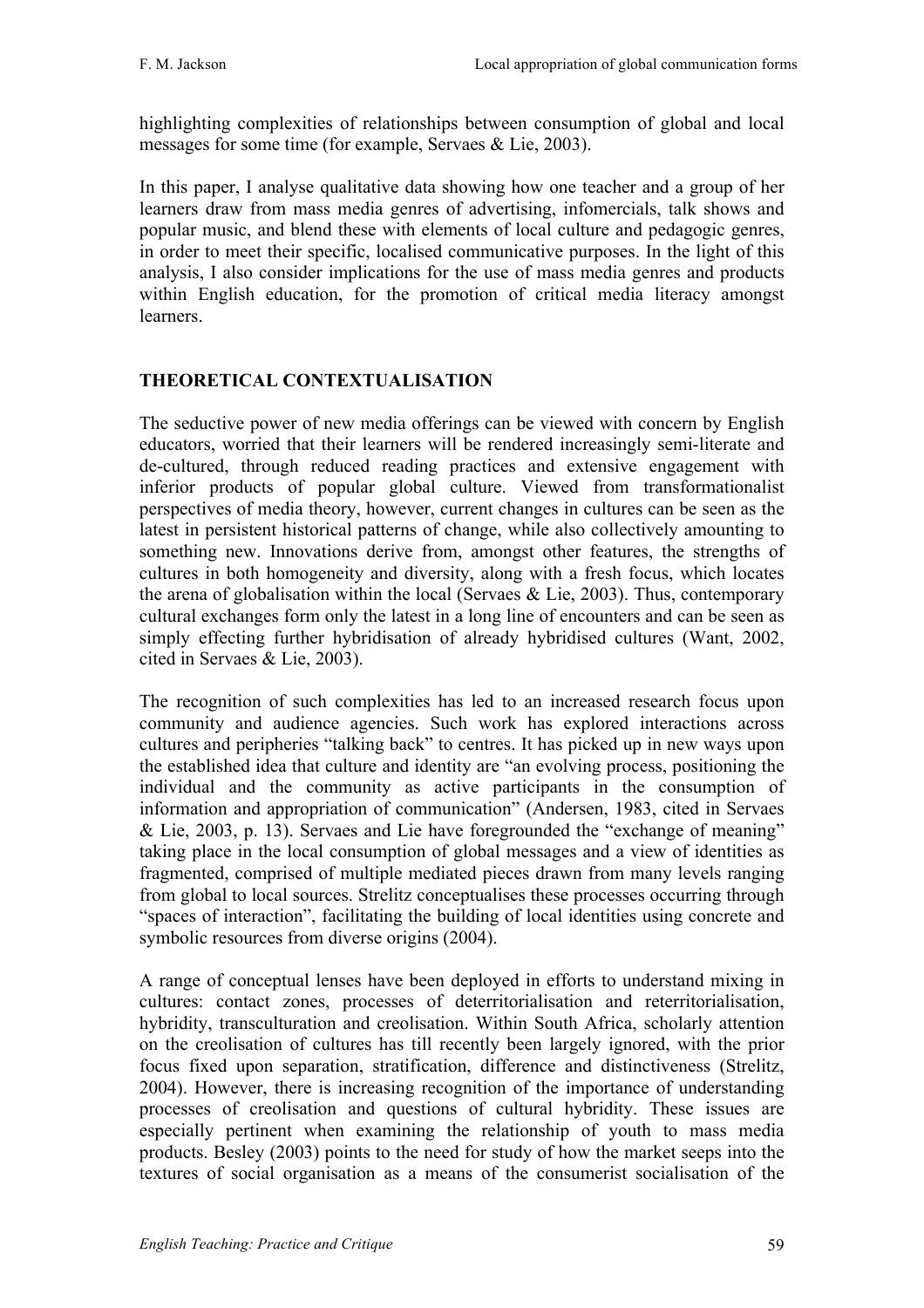young. This necessitates us conceptualising youth in relation to their imbibing of identities from the global marketplace and acknowledging the importance of style and taste within youth cultures. She foregrounds the inherently mixed nature of style for youth, detailing it as the "use of bricolage, assembly, pastiche, blending, pick'n mix or hybridisation" (p. 168). However, within this mélange she believes there are usually aspects of innovation created so as to project innovation and some power.

Besley (2003) sees youth as composing their identities in the global arena from within the foundations their local cultures orient them to, such that "many young people may identify themselves as cultural ethnic blends with multiple identities" (p. 169). Thus we need to explore the nature of the "in-between", shifting forces and practices of contemporary youth culture. This resonates with views that all culture is "remix", fruits of perpetual combining of cultural products into innovative blends (Lessing, cited in Knobel & Lankshear, 2008, p. 22-23). Strelitz's 2004 study of university students falls within such a focus, painting a picture of the complexity, diversity and division within this section of South African youth culture. He highlights the intricate ways in which South African youth with very different socialisations and socioeconomic positioning relate aspects of global media to their own situations. However, his study shows very little of the how, of the mechanisms that operate within the appropriation of the global into the local.

The concepts of "remix" and "blending" point to the intricacy and multi-layered quality of much popular youth culture and can be productively used to probe popular culture and new media texts within English education. The offerings of the new media and contemporary culture for young people, in terms of both consumption and production, demand increased creative and critical capacities for both educators and learners (Janks & Vasquez, 2011; Hall, 2011; Tyner & Burn, 2010). CBT offers one set of tools that can assist English educators in describing aspects of these processes, and developing greater confidence and expertise in integrating them into pedagogical practices.

# **CONCEPTUAL BLENDING THEORY**

CBT, developed by Gilles Fauconnier and Mark Turner as a means of explaining the mechanisms of a key component of human thinking, offers us a useful analytic frame for the exploration of aspects of both verbal and visual texts. They argue that much human innovation arises from our capacity to perform complex mental blending operations by drawing from distinct input spaces, or "small conceptual packets" (2002, p. 102), strongly focused and selective, that perform in our working memories but are constructed, partly, through the triggering of our stored knowledge from longterm memory. That is, mental spaces are not simplistically equivalent to the schemata of schema theory, which are typically conceived of as fairly persistent constructs making up long-term memory (McVee, Dunsmore, & Gavelek, 2005). Rather, they are tools for innovative activity as it happens, that may well recruit information (selectively) from schemata. Input spaces may be built through organising frames that specify the nature of the relevant activity, events and participants (2002, p. 104). We can use established, familiar frames or we may have to construct frames. However, conceptual blending of input spaces can also happen without specific organising frames.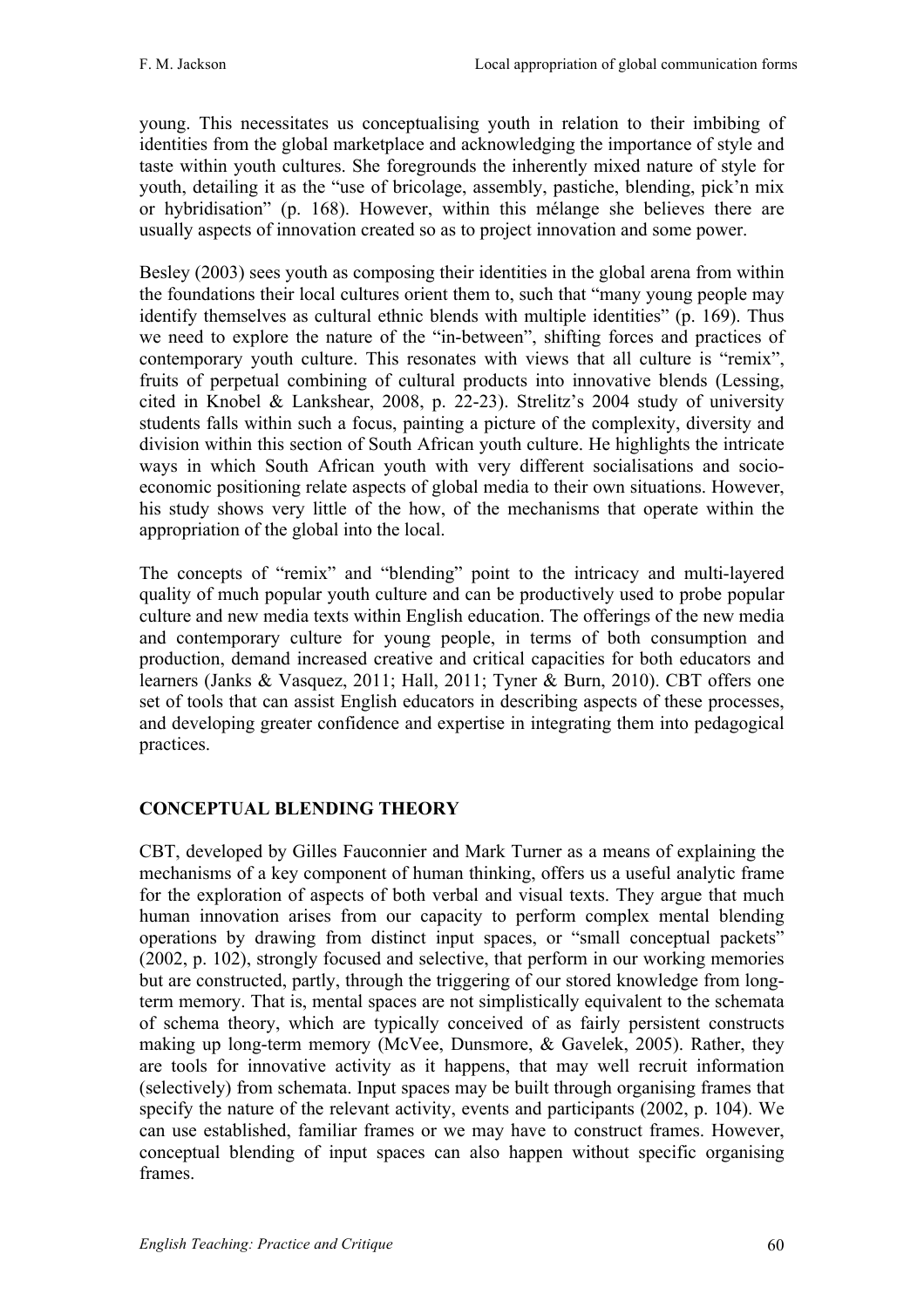Fauconnier and Turner's model of conceptual blending is centrally concerned with issues of identity, integration and imagination (2002, p. 6). That is, they argue that conceptual blending happens when we identify certain selective correspondences between at least two mental input spaces. Through this identification, we create crossspace mapping links between similar components within each input space. This process invokes a third, generic mental space that connects with each input space and illuminates what they hold in common. Novel integration happens through imaginative processes, which we realise via a fourth, blended space. In this space, certain elements from each of the input spaces are integrated into new unities. These fused elements become an "emergent structure" that is distinct from any of the elements from the original input spaces, and may be developed through processes of composition, completion and elaboration (2002, pp. 40-47).

Through compositional processes, blending arranges constituents from the various input spaces so as to generate connections absent within the input spaces. Completion happens as we unconsciously harness prior knowledge into a blend. This enables us to utilise seen portions of something well known and unconsciously activate "unseen" elements of it as well. In elaborating blends we act as though they are simulations and proceed imaginatively, using principles that we have created for the blend. Elaboration within blending is very powerful, allowing for many possibilities and potentially infinite development (2002, p. 47-49). Fauconnier and Turner continue to expand upon many variations of blends, including double- and multiple-scope blends. The most basic form of a conceptual integration network, according to Fauconnier and Turner's model, can be represented as follows (2002, p. 46):



**Blended Space** 

**Figure 1. Conceptual blending model**

Fauconnier and Turner's model is a useful means of describing and analysing both innovation within media texts and some of what people do in their appropriation of mass media texts.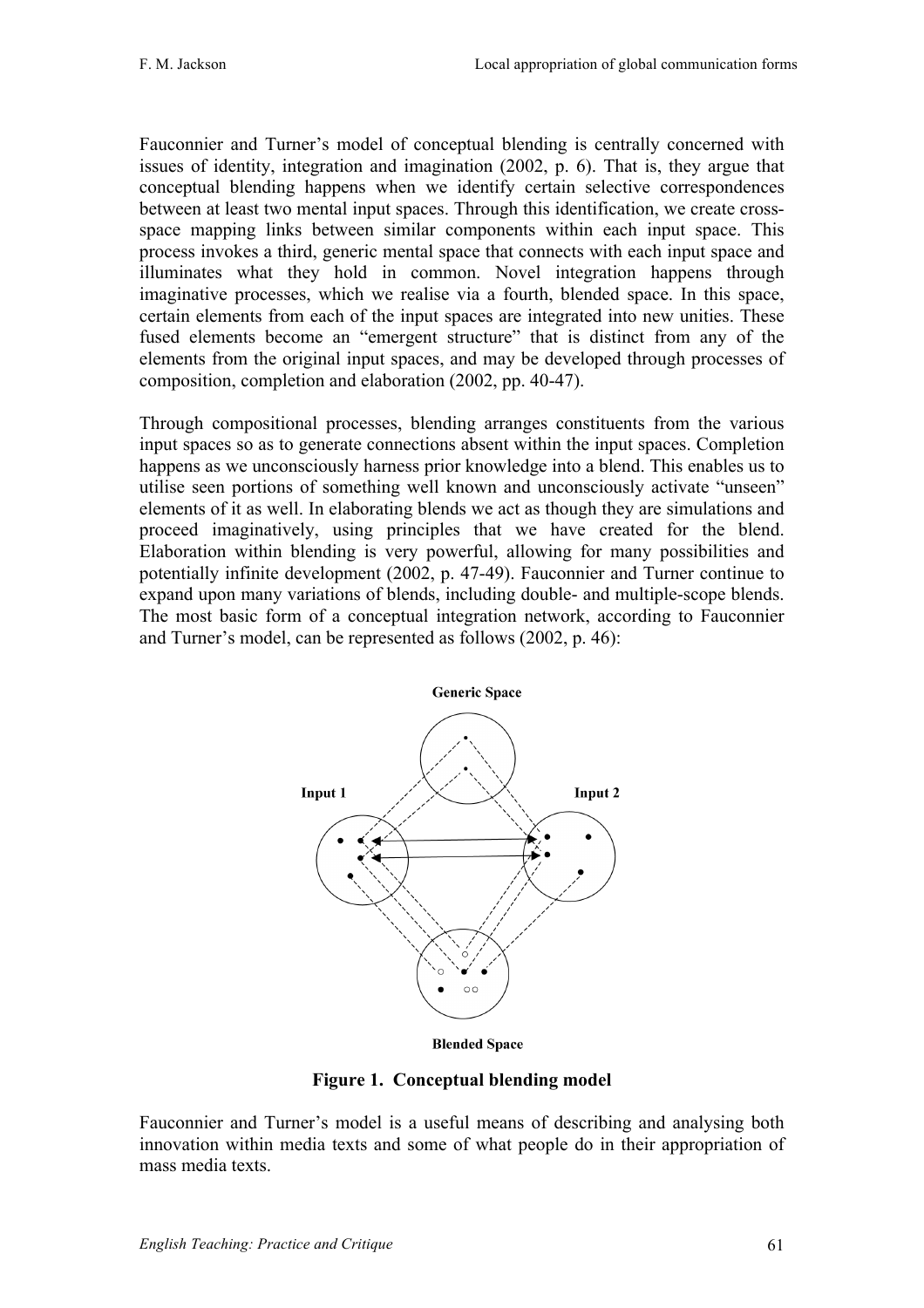## **FOCUS OF THIS STUDY**

The data in this paper comes from a Grade 10 English classroom in a formerly white, urban, state high school in KwaZulu-Natal, South Africa. The class was racially and linguistically diverse, the teacher white, female, English-speaking. The focus of this paper is on a group oral task assigned for presentation at the end of a unit, where learners had been introduced to purposes of emotive language in advertising, with the aim of developing learners' critical understanding of how language can be manipulated. As a final task, learners had to create a product and an infomercial to market that product. This provided a meaningful oral task offering possibilities for group work with a variety of participating roles for learners.

My focus is on how blending theory can help clarify the component elements of the task that the learners had to draw on and blend. Secondly, I analyse aspects of the blending processes effected by one group of learners in their performance. Lastly, I shall consider implications of this analysis the use of aspects of popular culture and the promotion of critical media literacy within English education.

Prior to getting the learners engaged on the infomercial task, the teacher had presented a framework of principles representing the need for advertisements to do the following:

| Desire: | Attention: getting the attention of the viewer;<br>Interest: maintaining the interest of the viewer;<br>evoking certain desires within the viewer; |
|---------|----------------------------------------------------------------------------------------------------------------------------------------------------|
| Action: | provoke the viewer into some kind of action in relation to the advertised<br>product.                                                              |

Using these, learners had analysed numerous advertisements and critiqued a television infomercial. The teacher provided a detailed brief and assessment rubric for the oral task.

#### **CONCEPTUAL BLENDING ANALYSIS**

The overall organising frame for this event is "classroom task for assessment". There are two dominant input spaces within this frame and further, embedded "subordinate" input spaces, making it a multiple-scope blend. Initially, we can analyse the event using the key input spaces of "Oral English task demands" and "Infomercial Genre demands". The teacher's provision of the task requirements, and the assessment criteria, provide very clear indications of the "*English oral task*" and "**Infomercial genre**" input spaces invoked by the task:

You're going to be required to firstly create a **product** that *you're going to be liaising on now* and then produce an **infomercial** on it, bearing in mind that your aim is **to inform** and **persuade** your target audience **to buy your product.** Can I **stress that this is an infomercial** so the emphasis must be on **delivering a lot of information** on your particular product. Your **target audience must be very clear** to *your audience* and I must hear all these *persuasive tactics* that we've been *studying* in other adverts…. I would like you to *work in groups of about 4 or 5 each*. *Each person must speak for at least two minutes*. This is the only way in which we *can fairly assess you*. *Dressing up*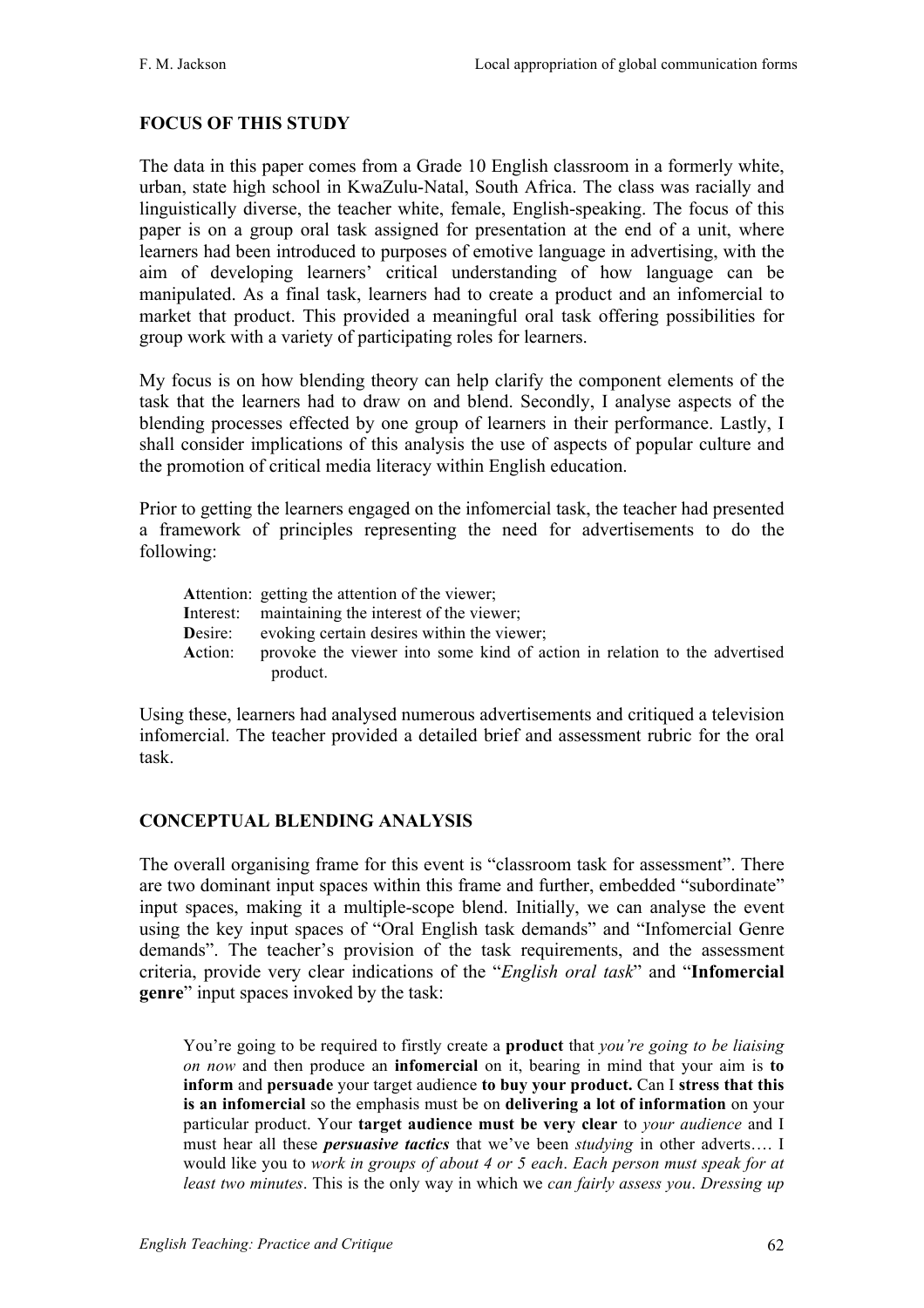*and the use of audiovisual aids might benefit your presentation*, but really it's your *oral presentation* that we're assessing. So I *can't allocate marks for props* and things like that even though they will contribute to the overall effectiveness of what you do and it may be necessary to *demonstrate your product* - I would really like to see that. Now we've seen an infomercial together, we've *looked at the persuasive devices that they've used there, we've critted it, so I think you know what's expected…*

The key elements of the task brief thus highlight the two input space of the specific pedagogic demands and the infomercial genre demands. These were reinforced through the teacher's detailed presentation of the assessment criteria. <sup>1</sup> These elements comprise one key input space the learners have to work with. The other comprises the nature and structure of actual infomercials.

The infomercial is an innately hybridised television genre in itself, as the attainment of its goal, within its specific broadcasting context, "depends upon its ability to blur editorial and advertising content" (Hope & Johnson, 2004, p. 2). The name is clearly a linguistic blend of "information" and "commercial", expressing the goal of embedding the advertising content within "a presentation of information for interest or entertainment" (Hope & Johnson, 2004, p. 7). Infomercials are typically longer than regular advertisements, extending up to 30 minutes. They are conventionally comprised of demonstration segments and user and expert testimonials, divided by internal commercials (Agee & Martin, 2001). Underpinning the infomercial is a communication model aiming at the perpetual strengthening of the persuasive message, presented as accessibly as possible to the viewer, in a non-threatening tone. "The ideal result is a simple, engaging, and informative product that includes a high degree of persuasion" (Hope & Johnson, 2004, p. 6).

The input spaces implicated in the task can thus be set out, and cross-space mapped as per Figure 2. The teacher has planned an oral performative task with strong connections to the real world genre of the infomercial. Her directives suggest that what learners have to create is a blended space, a **pedagogic** genre comprising a staged infomercial marketing an imaginary product. The teacher is thus harnessing the informercial genre to fulfill a number of her own purposes: completion of an oral assessment task, getting learners to demonstrate their ability to apply their knowledge of the principles used in the unit and securing the active engagement of her class by drawing on their familiarity with, and enjoyment of aspects of the mass media.

The two input spaces for the setting up of the task connect to two generic spaces of "oral task assessment" and "advertising". Generic components of oral assessment include features such as "assessment criteria". Comparable components of the advertising space comprise typical "constituents of infomercials". The blended space created from the fusion of selected elements of all the contributing input spaces

<sup>&</sup>lt;sup>1</sup> Teacher's presentation of assessment criteria: "...to remind you it's on originality and how effectively you've positioned the product. You will see now what 1 to 4 stands for, there is an explanation for each criterion. The second thing we're looking at is structure and logical development in your presentation. It involves a lot of people, is there a sense of continuity? The third thing is how you present your speech, how clearly you speak and how confident you are. You are promoting a product so confidence is essential and then persuasive techniques, how well you've implemented the principle that we've been discussing in other adverts. If you turn to the back, there's an effort mark which is selfexplanatory in terms of how you've actually worked on enhancing your presentation with your visual aids. "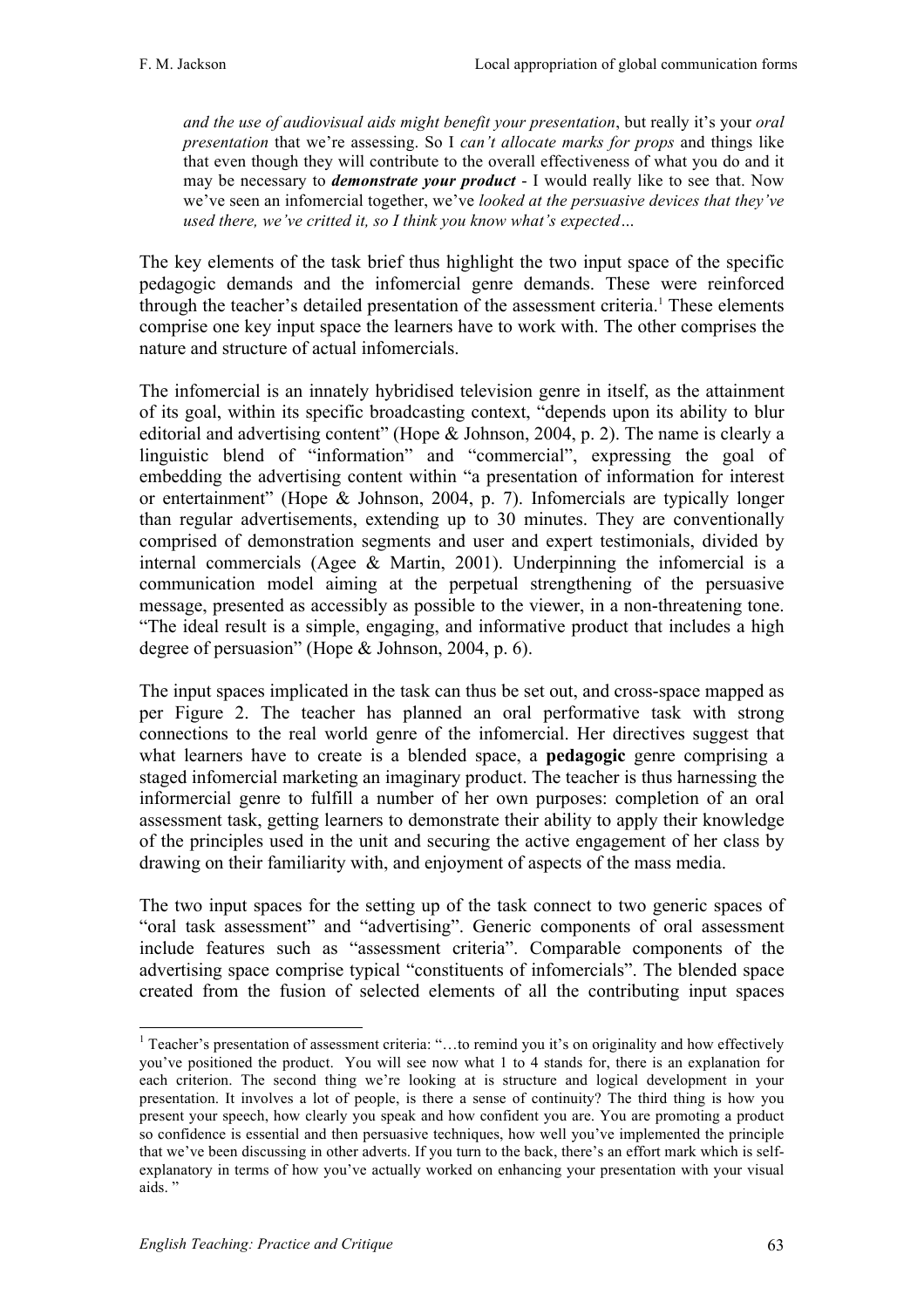contains the unique infomercials created by the learners. I now consider the specifics of one particular performance.



**Figure 2. Input spaces for oral infomercial assessment task**

The group comprised three male Indian learners who featured a product, Morphodite, which was claimed to solve problems of excess hair and body odour. It was a complex, layered creation, involving four distinct segments following the format of actual infomercials fairly closely, with:

- 1. a pre-recorded video clip demonstrating the product;
- 2. a "live studio demonstration";
- 3. a "break", provided by a promotional jingle;
- 4. a final component following a "talk show" format, with satisfied productusers testifying to how the product solved their problems.

The learners thus showed a strong understanding of typical infomercial structuring, having clearly internalised the compartmentalised structure of professional infomercials, including:

- the prolonged length relative to regular advertisements, and
- the idea of "entertainment" as a hook to engage viewers and keep them focused so as to receive commercial messages through demonstrations and testimonials.

In terms of blending, the learners had worked strongly with the given blends of oral task and infomercial. Within that, they had drawn on further blending, such as popular song  $\leftrightarrow$  promotional jingle, infomercial  $\leftrightarrow$  talk show, and stock "joke character"  $\leftrightarrow$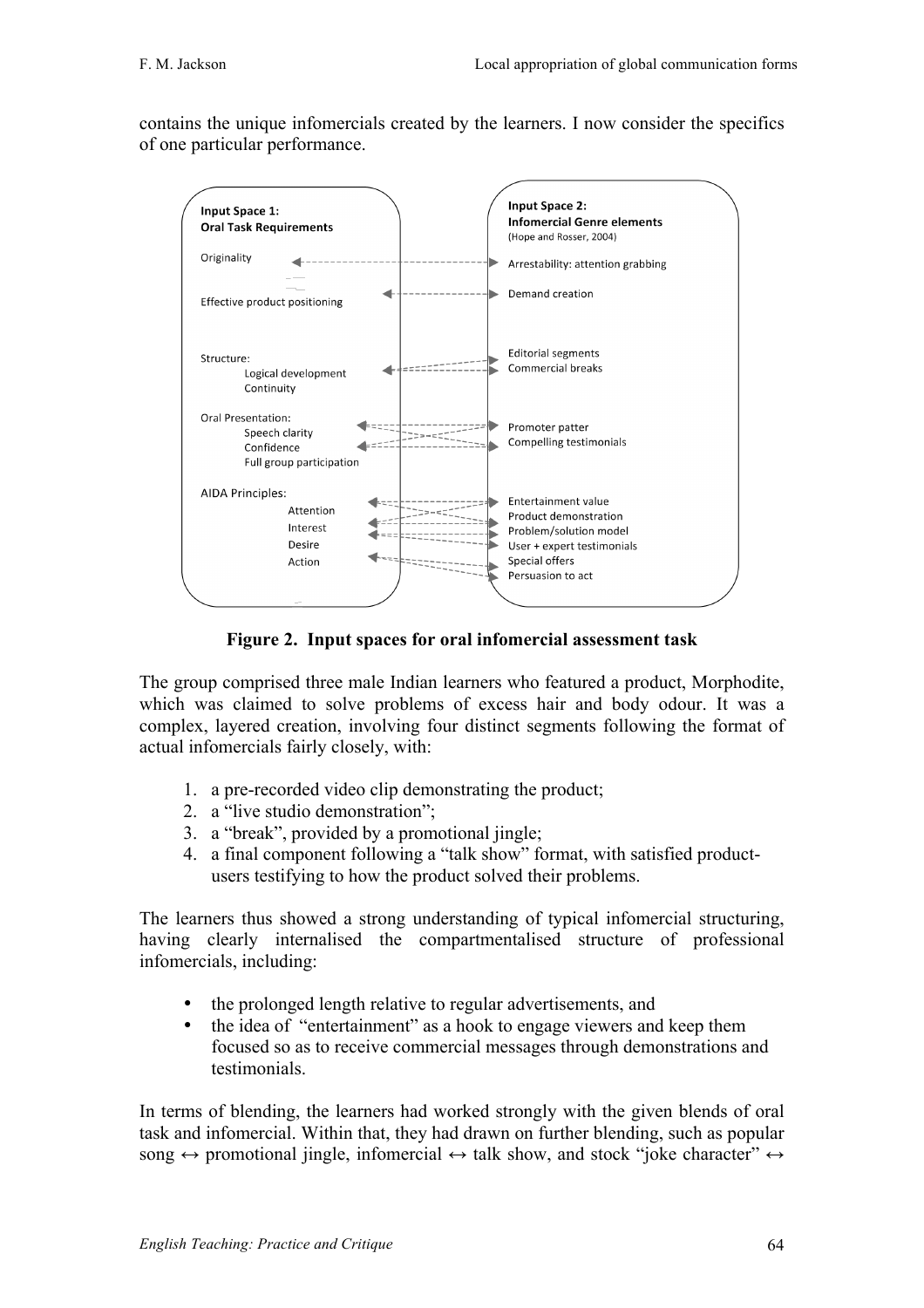user testimonial. An analysis of an extract from the video shows how aspects of the two input spaces can be identified within the blend of the performance.

#### **Video Extract From Infomercial Performance**

*Street scene. Moving graphic circle in centre of screen. Young Indian guy walking down street. Approached, unsolicited, by product promoter. Can only see promoter's hands and sliver of his body.*

| Promoter:  | Sir, I think you definitely need [holding out can of Morphodite]                                                                                                           |
|------------|----------------------------------------------------------------------------------------------------------------------------------------------------------------------------|
| Man:       | Scuse me – who are you calling "Sir"?                                                                                                                                      |
|            | [right arm cocked at elbow, hand up at shoulder level, bent forward at<br>wrist, index finger pointing. Hand waved side to side, in stylised fashion,<br>in time to words] |
| Promoter:  | [ <i>inaudible</i> ] but I think, the thing is[ <i>inaudible</i> ] Morphodite [ <i>inaudible</i> ]                                                                         |
|            | a hair remover                                                                                                                                                             |
| Man:       | I <i>am</i> a queen and queens not need this                                                                                                                               |
| Promoter:  | I'm sorry but I definitely think you need this [ <i>inaudible</i> ] and all your<br>hair will grow after you shave it                                                      |
| Young man: | Ok, is this for free?                                                                                                                                                      |
| Promoter:  | <i>Well, this is a free sample. Try it.</i>                                                                                                                                |
| Young man: | How do I put it on?                                                                                                                                                        |
| Promoter:  | Just all you do is spray it on and [inaudible] that's it                                                                                                                   |
| Young man: | Are you sure this thing works?                                                                                                                                             |
| Promoter:  | I am sure.                                                                                                                                                                 |
|            | [Writing sliding over lower screen, in white letters: Free pink toothbrush<br>and genuine Colgate imitation toothpaste.]                                                   |
| Young man: | [takes can in hand and looks at it] So I just spray it?                                                                                                                    |
| Promoter:  | Just spray it.                                                                                                                                                             |
| Young man: | Straight? [Scrutinises can. Sprays it under his arms, a little later sprays<br>it under his chin, on his neck]                                                             |
| Promoter:  | Just straight. [pause] I think it's [inaudible] you can just use it to remove<br>hair on the legs.                                                                         |
| Young man: | [Hands can back to promoter. Bends forward. Lifts foot onto toe. Very<br>delicately starts lifting jeans up leg]                                                           |
| Promoter:  | This is one day later. Let's go see how our subject is doing. [Walks to<br>young man                                                                                       |
| Promoter:  | how, how [ <i>inaudible</i> ]                                                                                                                                              |
| Young man: | [inaudible] I really recommend [takes can, holds up next to shoulder]<br>Morphodite.<br>[smiles]                                                                           |

In terms of the input spaces drawn on to produce the blended space of the students' unique creation, we can identify the following elements:

- performance components for example, Students A and B are specific Values in relation to Roles such as Product Promoter and Prospective Product User, a local street serves as a film location for their infomercial clip;
- originality in relation to advertising genre strategies they are working with grabbing attention through having the prospective product user reject being hailed as "Sir" and displaying stereotypically "effeminate" gestures and selfidentifying as a "queen";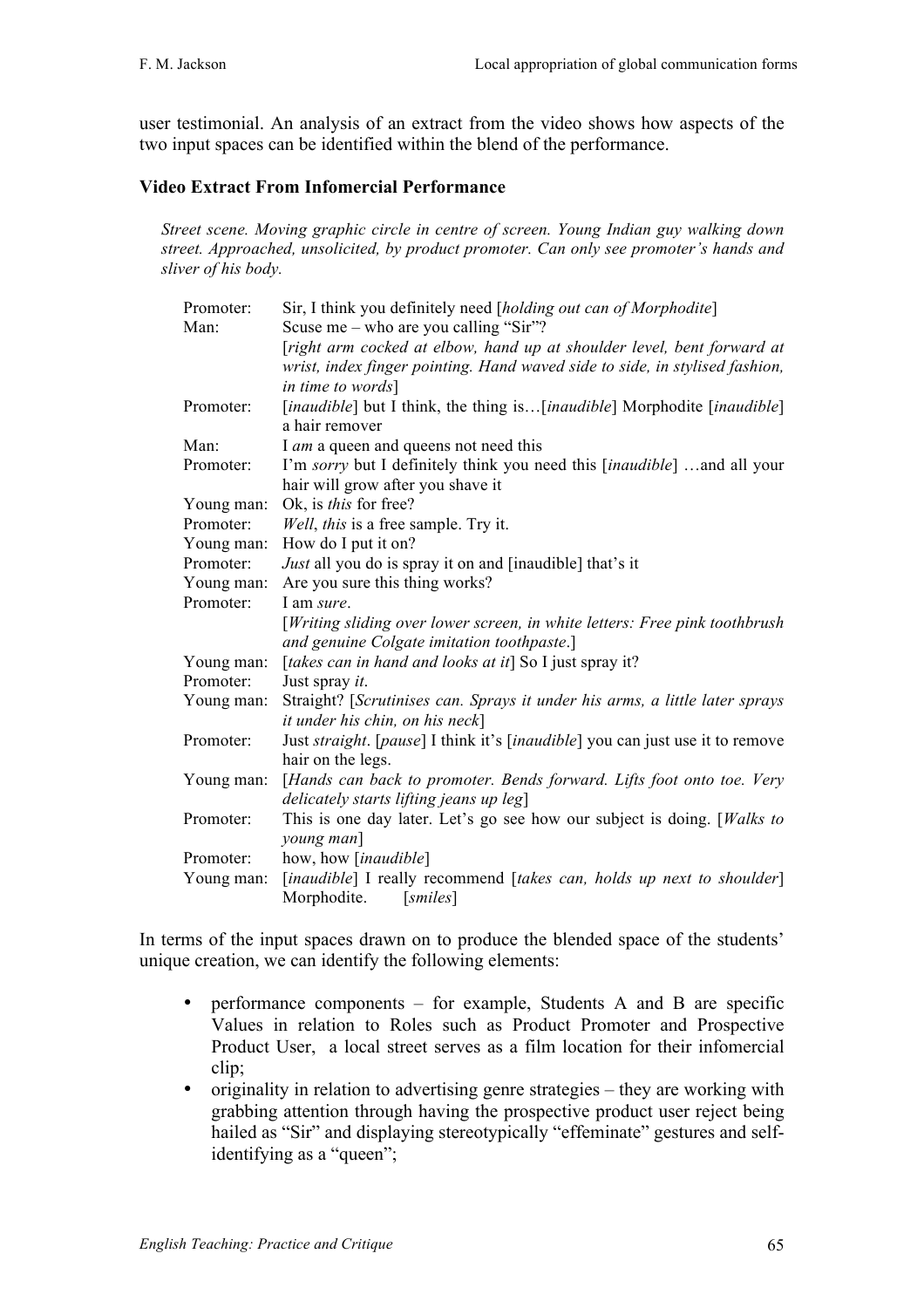- effective product positioning is invoked through demand creation by rebutting the prospective user's assertion that "queens not need this" with "all your hair will grow after you shave it";
- maintaining interest through product demonstrations (the prospective user is persuaded to try the product) and special offers (the overlayed text promising "free pink toothbrush and genuine Colgate imitation toothpaste");
- the last point above can also be seen as providing entertainment value through the deployment of recognisable stereotypes that their audience is likely to find humorous, through the relative absurdity of enticement through a **pink** toothbrush, evoking again the "queen" frame of reference, and toothpaste that is an *authentic* imitation of a well-known brand.

Fauconnier and Turner explain that we build input spaces, the links between them, and blended spaces, in order to generate purposeful meaning and useful, novel insights. They argue a major means of doing this is through compression effected through blending. Particular conceptual linkages recur repeatedly through compression by blending. They label these critical connections "vital relations" (2002, p. 92). The chief vital relation enacted here is that of representation (2002, p. 93). That is, the students from the classroom/oral task input represent the fictive characters of the product promoter and prospective product user in the blend. The identity of the real students is compressed with the identity of the fictive characters of their infomercial script. This results in the unique presentation of the characters in their performance. The performance is, in other words, a unique, complex, dynamic image within the world of representations. Inside the blend of the performance, the learners are working within projections of the characters that they have created. So, at that moment, they are altering their real-world selves through these projected, fictive personalities. Thus,

dramatic performances are deliberate blends of a living person with an identity. They give us a living person in one input and a different living person, an actor, in another. The person on stage is a blend of these two. (Fauconnier & Turner 2002, p. 266)

For Fauconnier and Turner, the power of dramatic performances lies precisely in the "integration in the blend" (p. 267). Performers literally "live in the blend" (albeit temporarily), while for audiences, the satisfaction we derive from engaging with such performances is through knowing we are being transported out of existing real-world spaces and identities into new ones.

This is evident, even in a non-professional, short, classroom performance such as the Morphodite infomercial, with its moments of dragging timing and lack of professional slickness. These learners have deliberately taken on and played with a range of identities, some that they are proscribed from being (for example, Indian youths cannot ever "be" White Afrikaners, though they could adopt similar beliefs and values). In this performance, a number of the adopted identities could be seen as carrying some element of social risk or taboo (being gay, being conservatively racist, being economically and socially marginal). The nature of the task thus allows the learners to select the character "input spaces" that they wish to, and to adapt them according to some of their own agendas, within the parameters established by the teacher. This performance represents an opportunity for the "trying on" and blending of their "real" identities with other identities and generating humour from the tension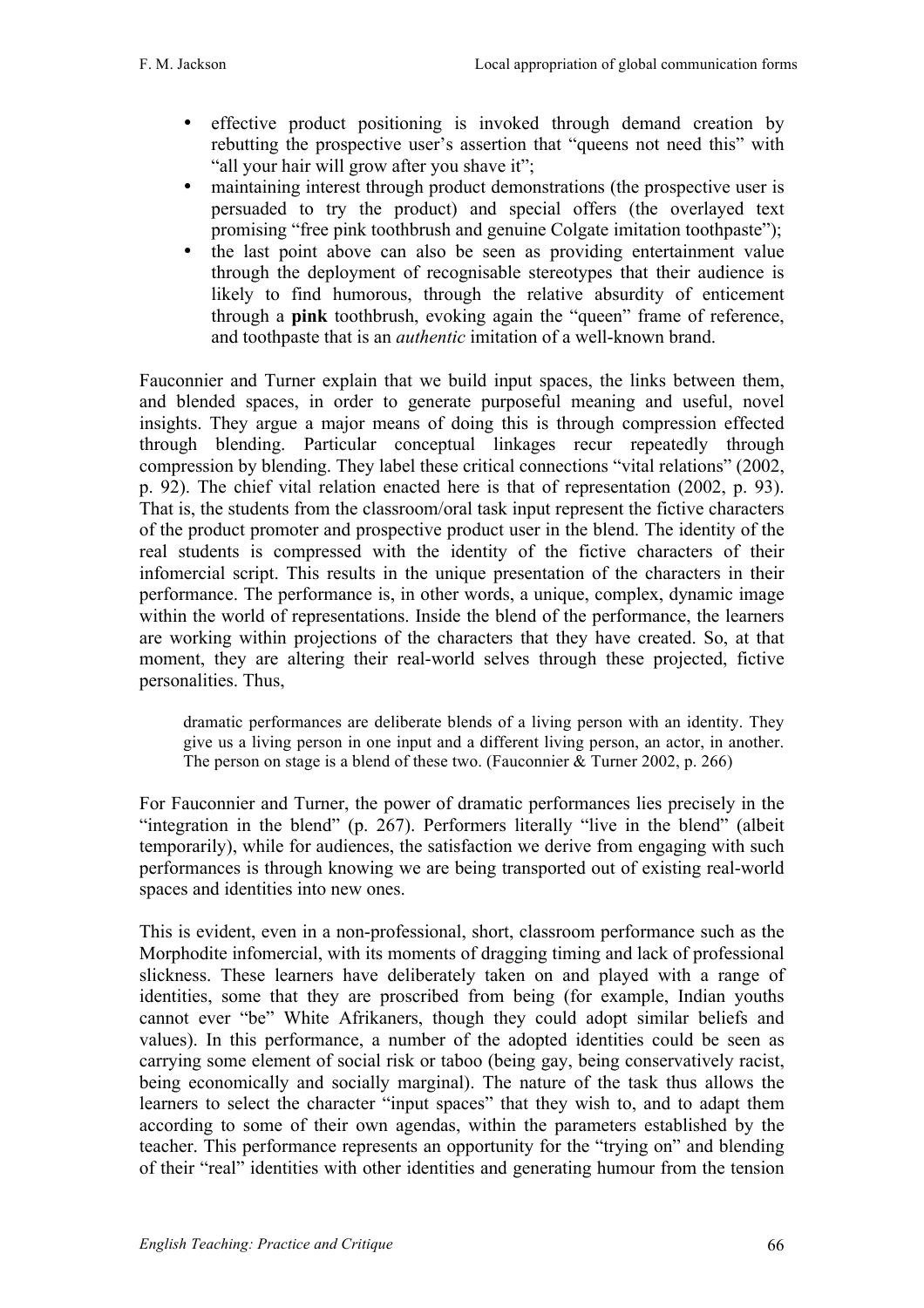between what learners in the audience know of the actual characters of the actors, and the personalities of their assumed roles. From a critical literacies perspective, it offers the learners some levels of agency within the classroom. The fact that through their input spaces they are often drawing on stock stereotypes (the effeminate queen, the hairy, not very intelligent or cool, "Boer" farmer [interviewed in the talk show segment]), albeit creatively, points to the increased pedagogic potential if critical literacy strategies had been recruited into the overall teaching unit, to enable exploration of these stereotypes, their origins and potential effects.

To return to the performance itself, the second segment of the infomercial comprised "live demonstration" in front of the class. The promoter introduced himself as "Mr Morphodite" and presented to the class two "testimonialists". The segment proceeds as follows:

| Morphodite: | Good morning. Welcome to the most amazing TV show that you have<br>ever seen in your life. Today we have two, two people here. These<br>people have been through a lot and I think that they should start<br>expressing themselves so people in the public can acknowledge what<br>people are going through today. Here we have Pravesh, the hobo and<br>here Mr van der Merwe. Now gentlemen would you like to introduce<br>yourselves?                                                                                                                                                         |
|-------------|--------------------------------------------------------------------------------------------------------------------------------------------------------------------------------------------------------------------------------------------------------------------------------------------------------------------------------------------------------------------------------------------------------------------------------------------------------------------------------------------------------------------------------------------------------------------------------------------------|
| P:          | Well as you know my name is Pravesh, the very hairy hobo, but as you<br>can see.                                                                                                                                                                                                                                                                                                                                                                                                                                                                                                                 |
| Others:     | Hi Pravesh. The hairy hobo [said in AA meeting type tone]                                                                                                                                                                                                                                                                                                                                                                                                                                                                                                                                        |
| $^{2}P$ :   | After using this product I have no more hair. And my chest is clean and<br>you know I can walk within three meters of someone and they won't<br>run away.                                                                                                                                                                                                                                                                                                                                                                                                                                        |
| $M$ ::      | That's a miracle. And Mr van der Merwe do you have anything to say?                                                                                                                                                                                                                                                                                                                                                                                                                                                                                                                              |
| V:          | Goeienaand, my naam is Mr Johannes van der Merwe. Ek is 'n baie<br>hairy boer. Ek het dis problem vir 'n baie lang time. Ek het dis problem<br>vir 'n baie lang time. Dis 'n baie sad story. I was teased as a child<br>[pretending to almost cry] for my hairiness [crying, but then recovers]<br><i>and jumps up</i> ]. But then, I was watching the TV one day and I saw this<br>product called Morphodite and it's really helped me. Now I can go<br>with all my chommies and have a braai and they will not laugh at my<br>legs anymore. So I really do recommend this product, Morphodite. |
| M:          | See guys it really works. So thank you very much. Tune in next week<br>at 7.30 on Monday.                                                                                                                                                                                                                                                                                                                                                                                                                                                                                                        |

From the input spaces of the oral task and the infomercial genre, selective projections are made into the blended space and fused with other elements to become the unique performed advertisement, a created, fictional world wherein the Morphodite product exists and is promoted by "Mr Morphodite". The second input space contains roles typically found in the genre of infomercials, such as the product promoter and product users. These roles can be cross-space mapped to particular values in the first input space, which are filled by the students. Further cross-space mappings can be identified. For example, a role in the infomercial genre space such as "Problem" can be mapped to particular values in the oral performance task space such as "Painted

<sup>&</sup>lt;sup>2</sup> Good evening, my name is Mr Johannes van der Merwe. I am a very hairy farmer. I've had this problem for a very long time  $(2x)$ . It's a very sad story. I was teased as a child for my hairiness. But then, I was watching the TV one day and I saw this product called Morphodite and it's really helped me. Now I can go with all my mates and have a barbecue and they will not laugh at my legs anymore.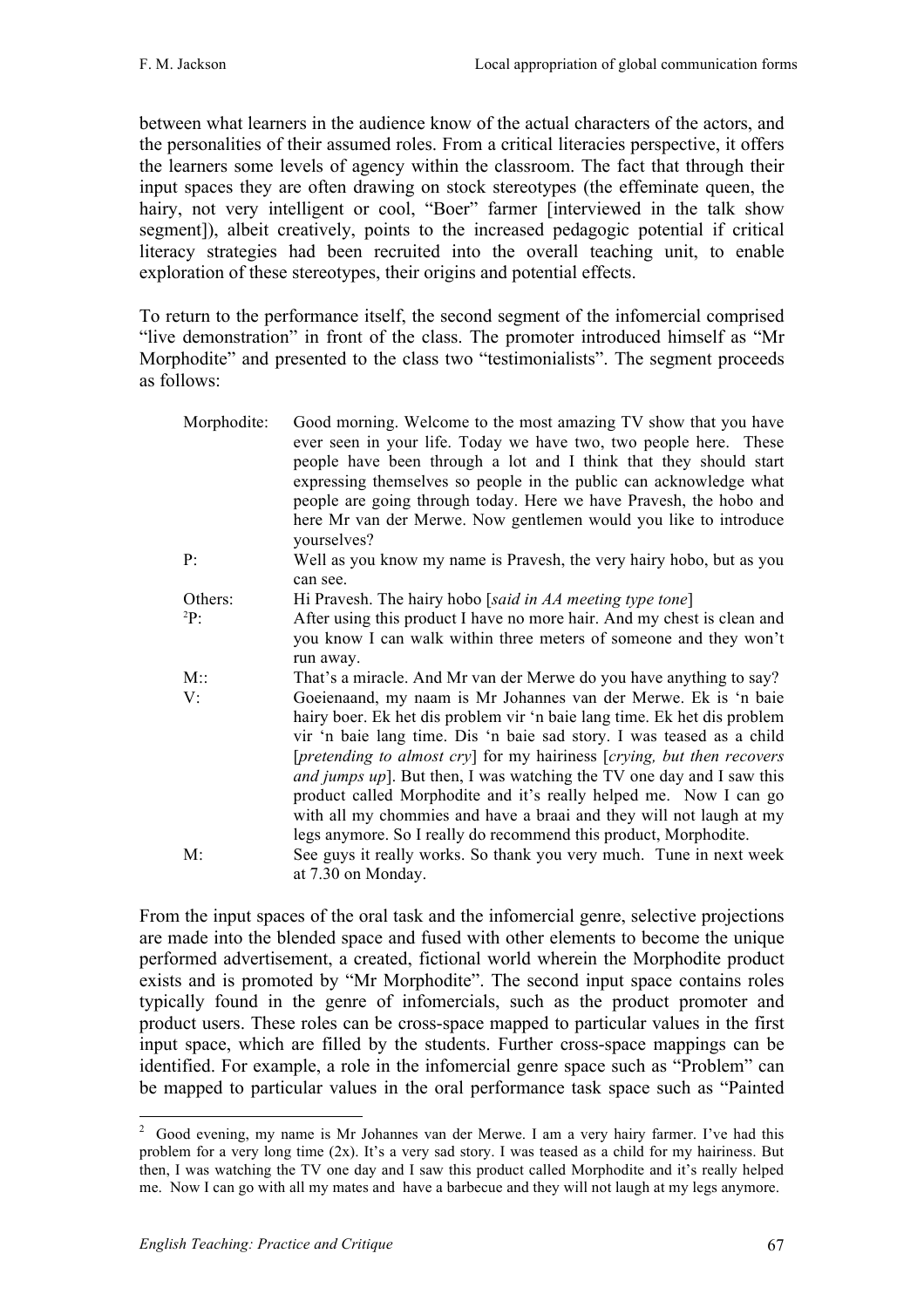hair" and "Stink". The role of "Product" in the infomercial genre space can be mapped to the "Metal Can" in the oral performance task space.



**Figure 3. Conceptual blending spaces for Morphodite infomercial** 

There is presentation of demand creation, by means of implied vital relations of analogy and disanalogy. Analogous relations rest upon Role-Value compression (Fauconnier & Turner, 2002, p. 98). For example, the learners' infomercial suggests the existence of numerous (hypothetical) people in the Role of "happy, desirable, hairless, odourless Morphodite-users". The Values are taken up by implied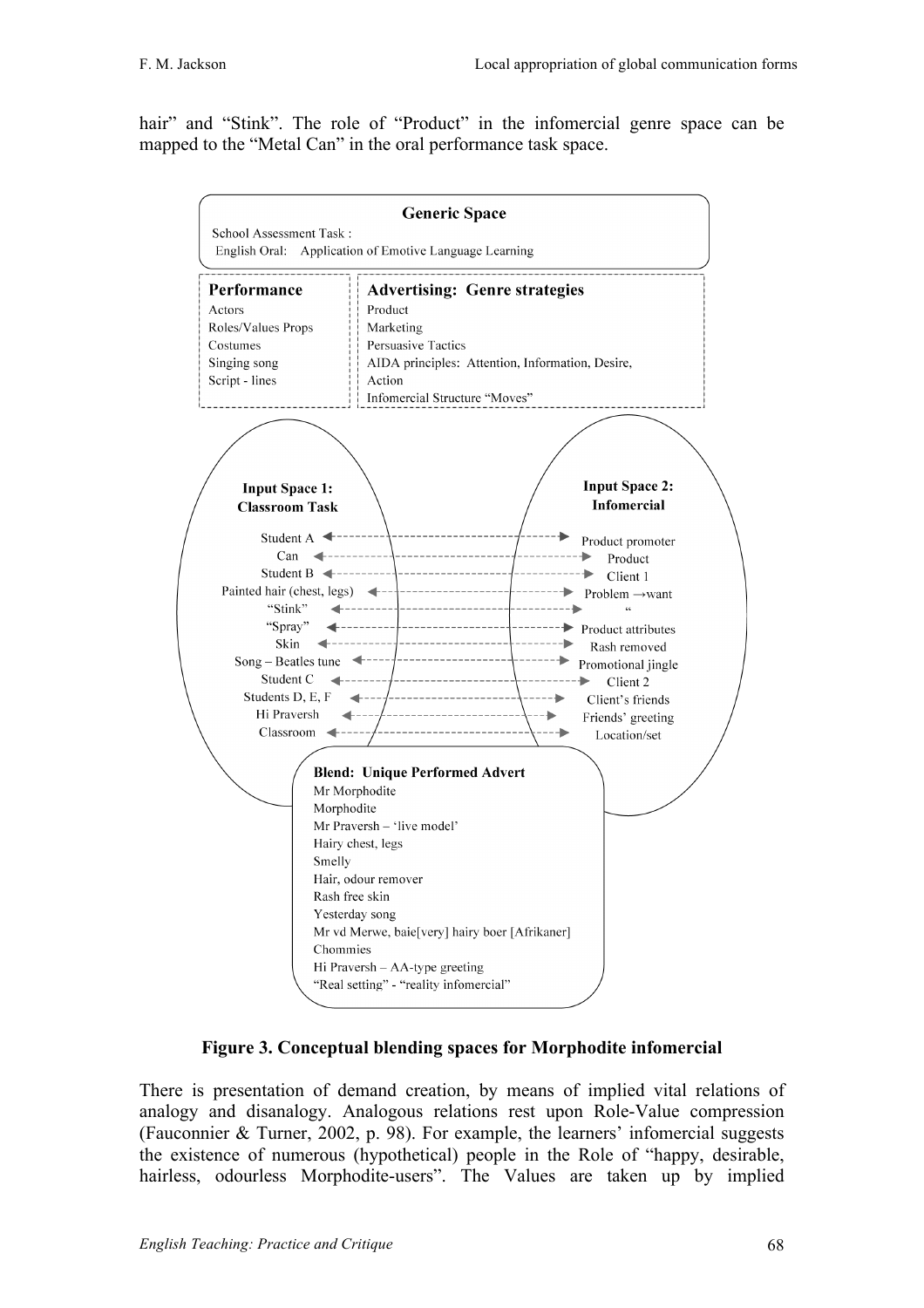individuals, in the Morphodite scenario, who are linked by an identity connector between the Role input in one space and the Role input in another space. Analogy is then foundational for Disanalogy. That is, we can more easily identify and articulate how things are different where there is some element of similarity. In the context of the Morphodite infomercial, the product-user is shown to have a problem – too much hair and body odour – which invokes a potential world where acceptable and desirable young men exist happily without excess body hair and odour. In the infomercial blend, the world of "Mr Pravesh" is disanalogous with such an ideal, and needs the solution of "Morphodite" to remove the disjuncture. Through this process, a manufactured want is represented. In the Classroom Task input space we find painted hair on a learner's chest and legs, which map onto the problem of excess hairiness in the informercial space. Similar cross-space-mapping relations are set up between the metal can and the spray, the product and product attributes, the song and a promotional jingle. These sets of relationships can, following Fauconnier and Turner's model, be graphically represented as in Figure 3 (above).

However, the above model does not capture all the input spaces and relations between them. The Morphodite performance is a multiple-scope blend, drawing on multiple input spaces. A clear example of this is the song that is sung as a promotional jingle. This song comprises new input spaces nested inside the oral assessment task and informercial genre input spaces already identified. The song is an adaptation of the Beatles' famous "Yesterday". The spaces specific to this song can be represented as follows:



**Figure 4. Conceptual blending spaces for infomercial jingle**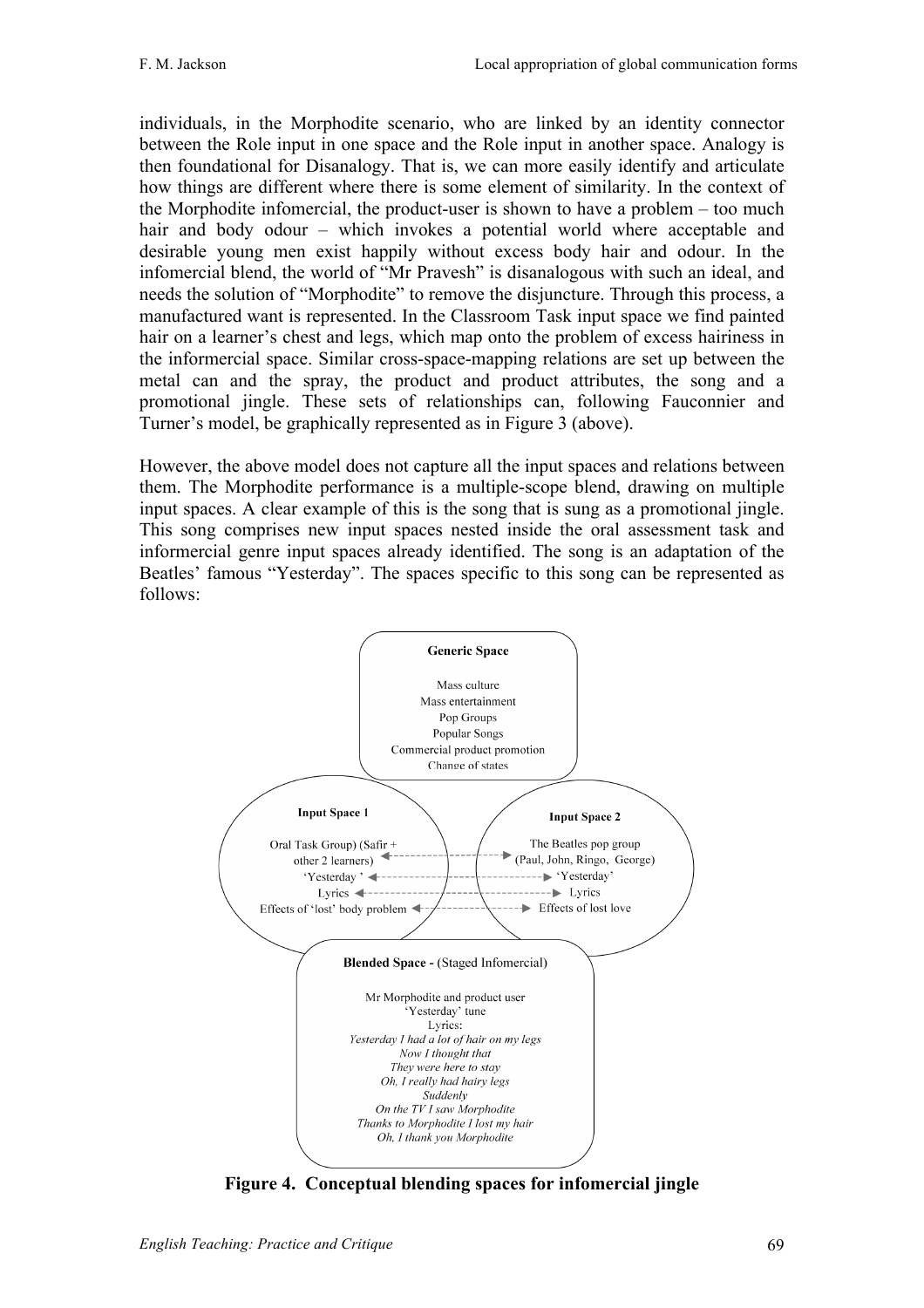This mapping helps clarify that although the learners have directly harnessed the Beatles tune, they have performed a clever inversion of the overall emotional tone of the song with their lyrics. The original is a plaintive lament to lost love, while the infomercial version is a paean to the wonders of Morphodite. However, they have framed this praise within selected highly identifiable words occurring at the start of sentences in the original song. This could be read as quite sophisticated (albeit probably subconscious) deployment of Analogy/Disanalogy vital relations again. That is, they perhaps imply that if you use Morphodite, you are less likely to land up inexplicably ditched by your girlfriend. The input spaces presented above are also connected to the input space of infomercial genre elements. These would include some of the previously identified elements, such as entertainment as an attention grabbing hook, a vehicle of product information, and client persuasion.

The name of the product, Morphodite, could also be seen as strengthening a reading of the product promoting successful romantic relationships, through the linguistic blend of "morph" (changing forms) and Aphrodite, the Greek Goddess of Love, implying positively transformed love possibilities through a desirably altered body. Further blending includes the fusion between the infomercial and the confessional TV talk show genre, in which guests often bare their problems and agonies and receive counsel from "experts" and/or the show host (Egan & Papson, 2005; Parkins, 2001). The learners infuse a uniquely South African "spin" in this arena, with their insertion of Van Der Merwe, the stock, stereotyped Afrikaner bumpkin, butt of Anglicised prejudice, and having him codeswitch to Afrikaans. They satirise both infomercial and talk-show genres, along with conventional South African patriarchal notions of masculinity, in their presentation of his emotional, tearful confession of hirsute social isolation and Morphodite triggered redemption. Perhaps they are also subtly blending less obvious input spaces (Anderson, 2008) of metrosexuality and the cult of smooth skinnedness promoted by celebrity soccer players, such as David Beckham and Cristiano Ronaldo.

The Morphodite performance draws complexly and deftly from a number of diverse sources. Despite its awkward delivery it reveals the learners as acutely aware and insightful about a range of mass media genres and able to appropriate and manipulate them for both pedagogic and personal purposes. Conceptual blending analysis has highlighted how both the teacher and learners drew creatively from mass media genres and productively fused these with pedagogic input spaces. The learners' manipulations imply an awareness of both the intentions and strategies used within these genres, a playful capacity for "testing out" perhaps edgy, slightly taboo ideas and identity roles (for example, as in the "queen" and metrosexual motifs) and some ongoing linguistic and racial faultlines in their community.

# **IMPLICATIONS FOR ENGLISH EDUCATION AND CRITICAL MEDIA LITERACY DEVELOPMENT**

The analysis of this task raises numerous issues about the role of popular culture within youth culture and education. The snippet of an English lesson explored here is located in an educational context where the study of "emotive language" has a longestablished presence, particularly with a view to infusing learners with some critical protection against the presumed predatory consequences of consumerist advertising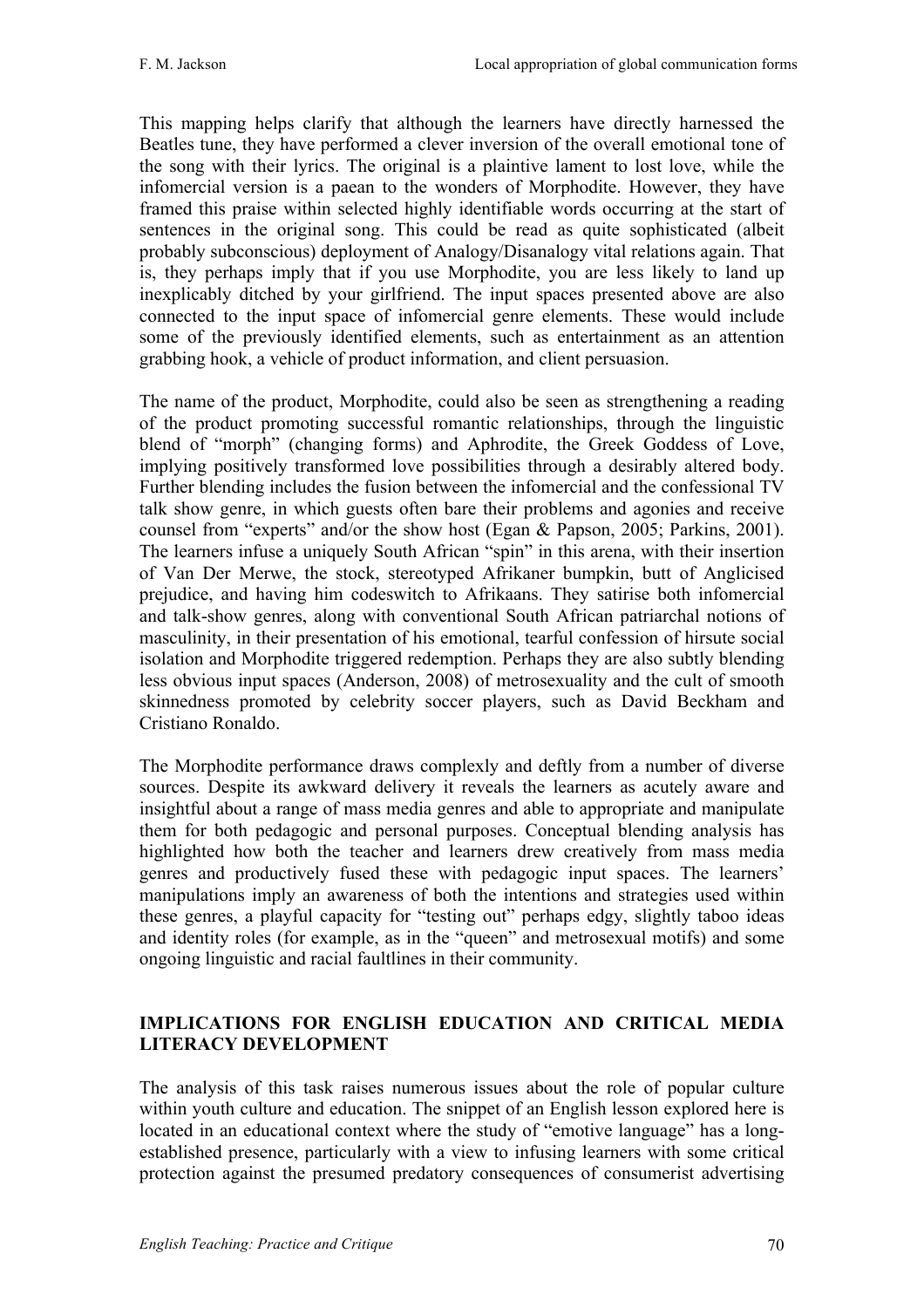culture. There are strong arguments over the need to acknowledge the power of popular culture in the lives of contemporary youth within education (Alvermann & Hagood, 2000), alongside arguments for the need to develop critical media literacy amongst school learners – "the more complex and multi-modal texts become, the more important it is for 'readers' to understand the politics of semiosis and textual instantiations of power" (Janks & Vasquez, 2011, p. 2; Pascerella, 2008; Doering, Beach, & O'Brien, 2007; Morrell, 2005).

However, it is equally important to attend carefully to voices highlighting the need for adults to move beyond reflex reactions assuming total passivity, ignorance and vulnerability amongst youth in relation to the effects of the mass media (Maness, 2004). As my data illustrates, many young people are astute and canny in their responses to the mass media. However, much of their insight sits within tacitly embodied knowledge. Deployment of analytic processes derived from CBT could provide opportunities to transform their often significant but implicit knowledge into more explicit, systematised, abstracted and consciously critical forms. For example, the teacher could guide the learners into active consideration of what the range of their contributing input spaces were, how the learners have innovated through their blending, and critical evaluation of their choices. A fusion of insights from CBT and critical literacy approaches could be richly productive, since CBT does not directly address issues of power relations, but offers some additional tools, at a more finegrained level, in relation to questions of genre and innovation. So while CBT helps us unpack the intricate, multi-sourced nature of these students' Morphodite production, it does not automatically help us, or the students, to engage with potentially significant "silences" within their selections (such as the absence of any overt inclusion of South African Indian, or African, cultural features within their performance). A critical lens can open up issues of why the learners use the stereotypes they have (for example, in relation to "queens" and "Mr Van Der Merwe"), and how global and local media products contribute towards the creation and maintenance of these. An extension with a CBT lens could lead to critical, playful searching for alternative input spaces in these areas, and efforts to generate alternative blends.

Over time, such awareness could contribute to ongoing discussions around the learners' experiences of global and local cultures, and their complex relationships in navigating global media products in juxtaposition to local cultural products and experiences, and their own shifting identities. Increased learner ability to analyse and understand the effects of blending processes within popular culture texts could be transferred to their literature studies, promoting understanding of some of the mechanisms of literary inventiveness, at both micro-textual levels (the study of blending within literary metaphors (Landau, Meier & Keefer, 2010) and macro-levels (the generation of new genres through blending) (Sinding, 2005).

For teachers, insights from the application of CBT can sharpen their sense of their goals in drawing on real-world media genres in the English classroom, and of the issues they need to clarify in their design of pedagogic tasks around these. Their increased understanding of aspects of the creation and structuring of popular culture texts, through application of CBT analysis, can be a first step towards increased teacher confidence in utilising media texts for language education purposes, and facilitating learners in becoming more adept and critically creative producers and critics of popular culture artifacts.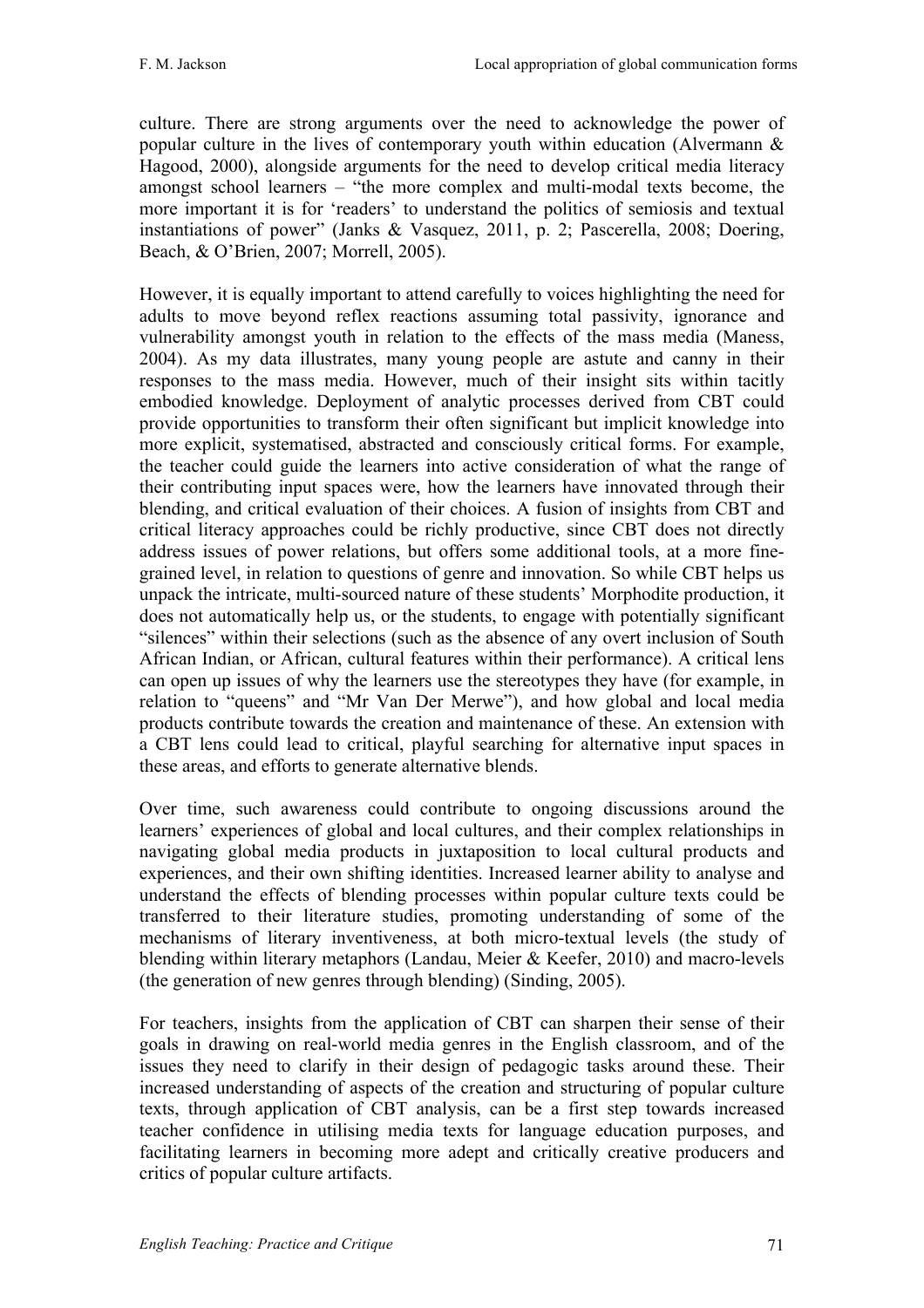The meta-language provided by CBT is thus one further set of tools that offers both educators and learners a means to work far more consciously, in both receptive and productive modes, with human ingenuity and innovation in relation to the globalised mass media. This would need continued combination with explicit critical literacy lenses, to sharpen teachers' and learners' sense of the roots and effects of their own power play, as well as of the social forces of power upon them.

From one perspective, all culture can be seen as the product of forms of conceptual blending. Lessing argues that all culture is "remix", the utilisation of cultural products to change and combine them into innovative blends (cited in Knobel & Lankshear, 2008, p. 22-23). The concept of "remix", originally used mostly for audio-editing for the creation of remixed songs, has been expanded to include digital remixing, such as putting music to remixed movie and video clips. It can also be applied to "low tech" possibilities, where learners relocate, transform and fuse community oral, visual and performative genres (Stein & Newfield, 2002). Knobel and Lankshear are at pains to point out the extent to which "young people are embracing remix en masse" and the increasing centrality of remix to their processes of meaning-making and communication of ideas (2008, p. 23).

This view resonates strongly with Fauconnier and Turner's claim that our capacity for conceptual blending is a defining characteristic of our humanity. This raises numerous questions in relation to English education. How much could/should we productively, consciously frame what we generally do in English classes as cultural remixing? What "new" forms of cultural remix should be embraced and how should these be linked to more canonical and traditional forms of English education? How can conceptual blending theory be utilised to explore questions of genre, imagination, innovation and identity within English language education? In what ways does admitting new technologies into such creative blending practices in English classrooms reinforce and possibly widen gaps between poorer and richer learners? In what ways does it fundamentally alter our sense of what it means to "language" and to develop learners' critical literacy competencies? And what are the implications of increasingly multimodal creations in English classrooms for assessment of learners? These are all complex issues, but not inherently insurmountable. The work of Newfield, Andrew, Stein and Maungedzo (2003) provides a useful starting point for grappling with some of these questions. Building conscious connections between their unraveling of the intricacies of multi-modality in language, literacy and media work, along with the application of conceptual blending analysis to such tasks, may generate further useful means of refining our understanding of, and resolving, these issues.

# **ACKNOWLEDGEMENTS**

Professor Wayne Hugo for his generous sharing of his understanding of CBT and insightful comments on an early version of this paper, Dr. Billy Meyer and an anonymous reviewer for helpful comments on drafts of this paper.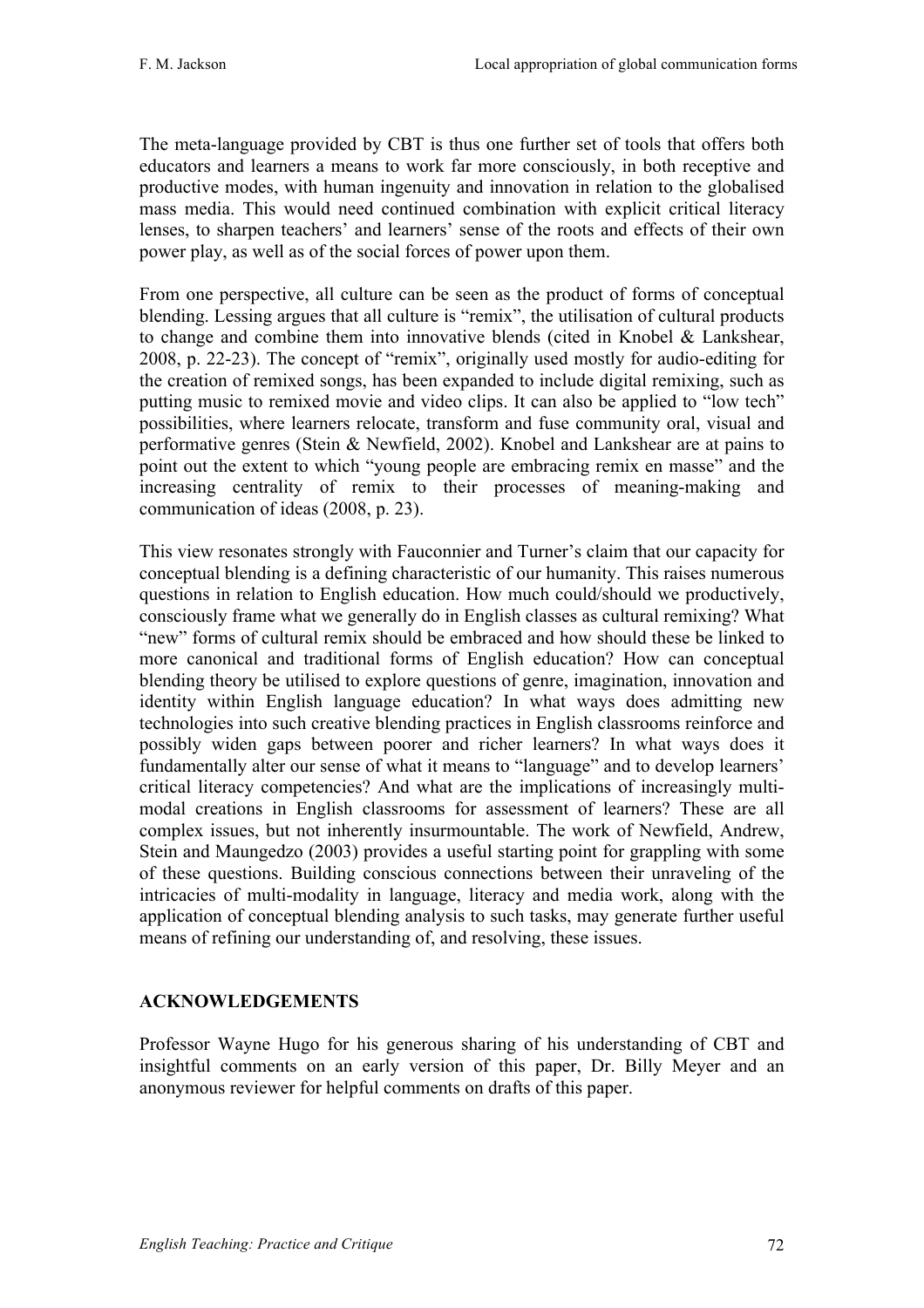#### **REFERENCES**

- Agee, T., & Martin, B. (2001). Planned or impulse purchases? How to create effective infomercials. *Journal of Advertising Research, 41*(6), 35-42.
- Alvermann, D., & Hagood, M. (2000). Critical media literacy: Research, theory and practice in "new times". *The Journal of Educational Research, 93*(3), 193-205.

Andersen, K. N. (2008). From metrosexual to retrosexual: The importance of shifting male gender roles to feminism. *Thinking Gender Papers.* UCLA Center for the Study of Women. Retrieved January 11, 2009, from http://repositories.cdlib.org/cgi/viewcontent.cgi?article=1119&content=csw.

- Besley, A. C. (2003). Hybridised and globalised: Youth cultures in the postmodern era. *The Review of Education, Pedagogy, and Cultural Studies, 25*, 153-177.
- Doering, A., Beach, R., & O'Brien, D. (2007). Infusing multimodal tools and digital literacies into an English education program. *English Education, 40*(1), 41-60.
- Egan, R., & Papson, S. (2005). "You either get it or you don't": Conversion experiences and *The Dr. Phil Show*. *Journal of Religion and Popular Culture*, *10*, Summer. Retrieved September 23, 2010 from http://www.usask.ca/relst/jrpc/art10-drphil-print.html.

Fauconnier, G., & Turner, M. (2002). *The way we think. Conceptual blending and the mind's hidden complexities.* New York, NY: Basic Books.

Hall, T. (2011). Designing their own social worlds: The digital story of three African American young women. *English Teaching: Practice and Critique, 10*(1), 7-20.

Hope, W., & Johnson, R. (2004). What is an infomercial? *Advertising & Society Review, 5*(2). Retrieved January 7, 2009, from http://muse.jhu.edu/journals/asr/v005/5.2hope\_johnson.html.

- Janks, H., & Vasquez, V. (2011). Editorial: Critical literacy revisited: Writing as critique. *English Teaching: Practice and Critique, 10*(1), 1-6.
- Knobel, M., & Lankshear, C. (2008). Remix: The art and craft of endless hybridisation. *Journal of Adolescent & Adult Literacy, 52*(1), 22-33.
- Landau, M., Meier, B., & Keefer, L. (2010). A metaphor-enriched social cognition. *Psychological Bulletin,136*(6),1045-1067.
- Maness, K. (2004). Teaching media-savvy students about the popular media. *English Journal, 93*(3), 46-51.
- McVee, M., Dunsmore, K., & Gavalek, J. R. (2005). Schema theory revisited. *Review of Educational Research, 75*(4), 531-566.
- Morrell, E. (2005). Critical English education. *English Education, 37*(4), 312-321.
- Newfield, D., Andrew, D., Stein, P., & Maungedzo, R. (2003). "No number can describe how good it was": Assessment issues in the multimodal classroom. *Assessment in Education, 10*(1), 61-81.
- Parkins, W. (2001). Oprah Winfrey's Change Your Life TV and the spiritual everyday. *Continuum: Journal of Media and Cultural Studies, 15*(2), 145-157.
- Pascarella, J. (2008). Confronting the challenges of digital literacy: An essay review critical constructivism: A primer. *Educational Studies, 43*(3), 246-255.
- Servaes, J., & Lie, R. (2003). Media, globalisation and culture: Issues and trends. *Communication, 29*(1&2), 7-23.
- Sinding, M. (2005). *Genera mixta:* Conceptual blending and mixed genres in *Ulysses*. *New Literary History, 36*(4), 589-619.
- Stein, P., & Newfield, D. (2002). Agency, creativity, access and activism: Literacy education in post-apartheid South Africa. In M. Kalantzis, G. Varnava-Skoura